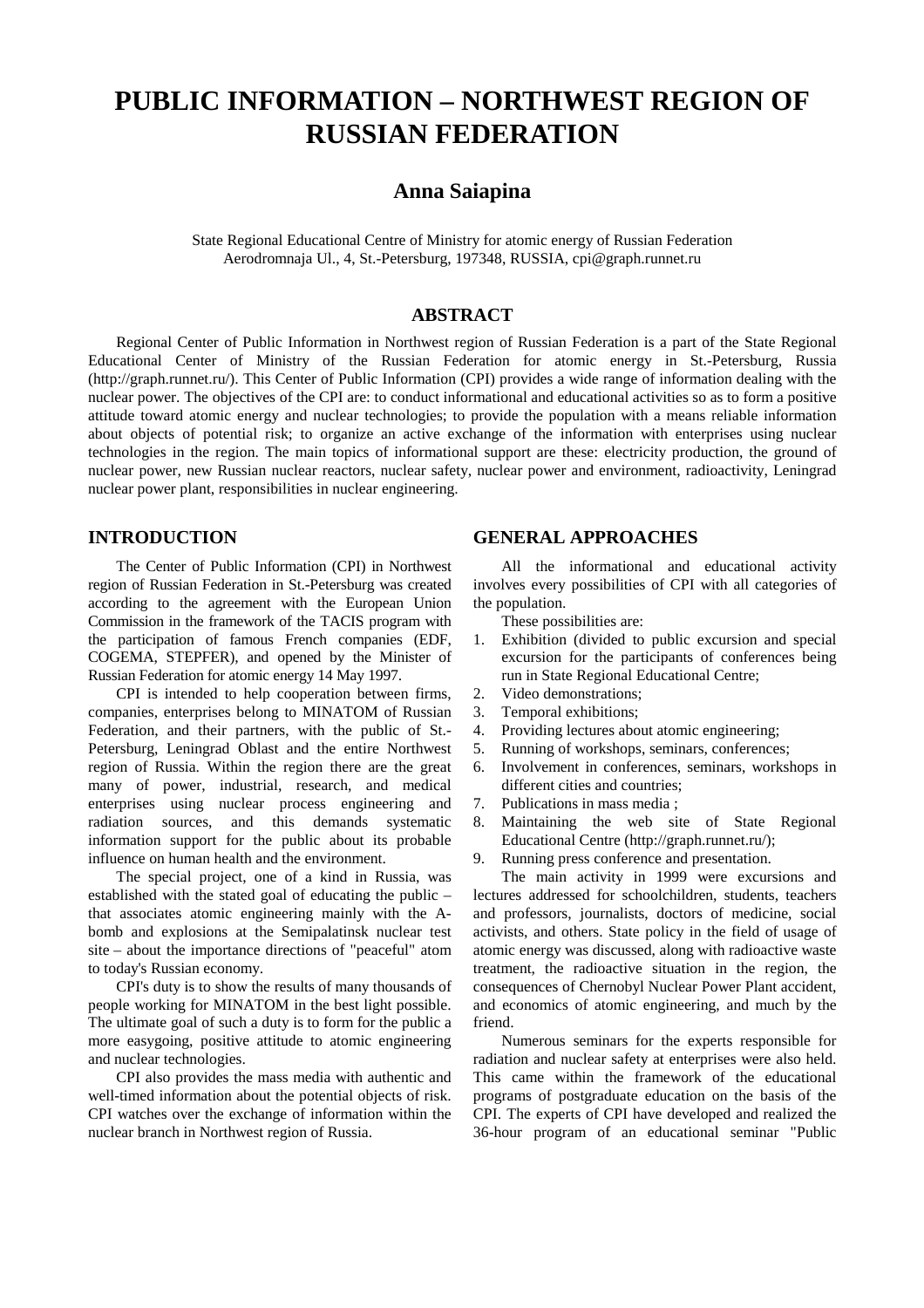Relations in Nuclear Power" for the specialists of appropriate services of nuclear branch.

The number of meetings and workshops with the participation of members of Nuclear Society of Russia and USA, the youth branch of Russian Nuclear Society, and members of Association of the Ecological Journalists were also conducted.

The annual scientific student conference "Northern Lights" (http://polar.virtualave.net/) supported by the Ministry of Russian Federation for atomic energy in coordination with CPI was held in our Center in 1998, 1999, 2000 and will take place in February 2001.

All of the readers are also invited to the annual international conference "Radiation Safety" (http//www.restec.ru/) which is running in our Center in November 2000.

Regional Center of Public information has actively participated in local and regional conferences and seminars, and in international events dealing with the items of nuclear power for other cities and countries.

Articles prepared by CPI on work the Leningrad Nuclear Power Plant, other regional enterprises, and about branch events, are regularly published in the St.- Petersburg and regional media. There is on going interaction with the largest news agencies and electronic mass media about issues concerning nuclear power.

CPI specialists maintain State Regional Educational Centre's web site (http://graph.runnet.ru/). Several press conferences and presentations devoted to events in nuclear branch were conducted with the assistance of CPI.

#### **Statistical results**

The visitors of Center are supposed to fill in the small questionnaire containing a brief introduction on Center's work and following questions listed in Table 1

**TABLE 1.** This table shows the list of questions in questionnaires

| 1. | Name, surname                                  |
|----|------------------------------------------------|
| 2. | Age                                            |
| 3. | Education                                      |
|    | Profession                                     |
| 5. | Place of work and position, occupation         |
| 6. | The purpose of visit                           |
| 7. | The source of primary information about Center |
| 8. | Impressions and Comments                       |

Following these questionnaires we have collected statistic results of CPI activity. We have analyzed 308 questionnaires filled within the period of 9 months. 200 of them were field in by individual visitors, the reminding 108 – by groups numbering from two to 50 people. A large percentage of these groups were the schoolchildren and students, brought to the excursion by the teachers. The reason of this percentage is regular advertising educational events provided to teacher supervise bodies by CPI. The figures of the assembled statistics are listed in Table 2.

**TABLE 2.** This table shows the statistical results for 9 last months

| Total number of questionnaires                   | 308              |  |  |
|--------------------------------------------------|------------------|--|--|
| <b>Information about the visitors</b>            |                  |  |  |
| Total number of visitors                         | 2552             |  |  |
| Total number of the individual visitors          | 200              |  |  |
| Total number of group visitors                   | 2352             |  |  |
| Total number of groups                           | 108              |  |  |
| Number of visitors in one group                  | From 2 up to 50  |  |  |
| Age of the visitors                              | From 10 up to 71 |  |  |
| <b>Education of the visitors</b>                 |                  |  |  |
| Higher                                           | 367              |  |  |
| Specialized secondary education                  | $\overline{2}$   |  |  |
| Average technical                                | 8                |  |  |
| Average (students)                               | 230              |  |  |
| Uncompleted average (schoolchildren)             | 1942             |  |  |
| Source of information about the Center           |                  |  |  |
| The teacher at school                            | 1492             |  |  |
| Familiar person                                  | 607              |  |  |
| Mass media                                       | 193              |  |  |
| University of Pedagogical Skill                  | 15               |  |  |
| Other sources                                    | 120              |  |  |
| The positive impressions are expressed in:       |                  |  |  |
| The questionnaire                                | 267              |  |  |
| The visitors                                     | 2298             |  |  |
| Groups                                           | 95               |  |  |
| Individuals                                      | 172              |  |  |
| The comments are expressed                       |                  |  |  |
| The questionnaire                                | 45               |  |  |
| The visitors                                     | 272              |  |  |
| In-groups                                        | 12               |  |  |
| Individually                                     | 33               |  |  |
| Is not expressed neither impressions, nor wishes |                  |  |  |
| The questionnaire                                | 30               |  |  |
| The visitors                                     | 228              |  |  |
| Groups                                           | 12               |  |  |
| Individuals                                      | 18               |  |  |

92 % of the visitors came on excursion to Center in groups. This audience consisted mainly of the schoolchildren from 5th to 11th class. The schoolchildren made up 76 % of all visitors of the Center, and according to the questionnaires, only two of them came on excursion individually. The number of schoolchildren that have received the information about Center from their teachers is 58 % of the visitors.

89 % of groups of the schoolchildren marked in the questionnaire that the information is represented very visually, understandable and interesting.

85 % of the questionnaires filled out by other categories of visitors comprise similar marks and thanks to the organizers of an exposition.